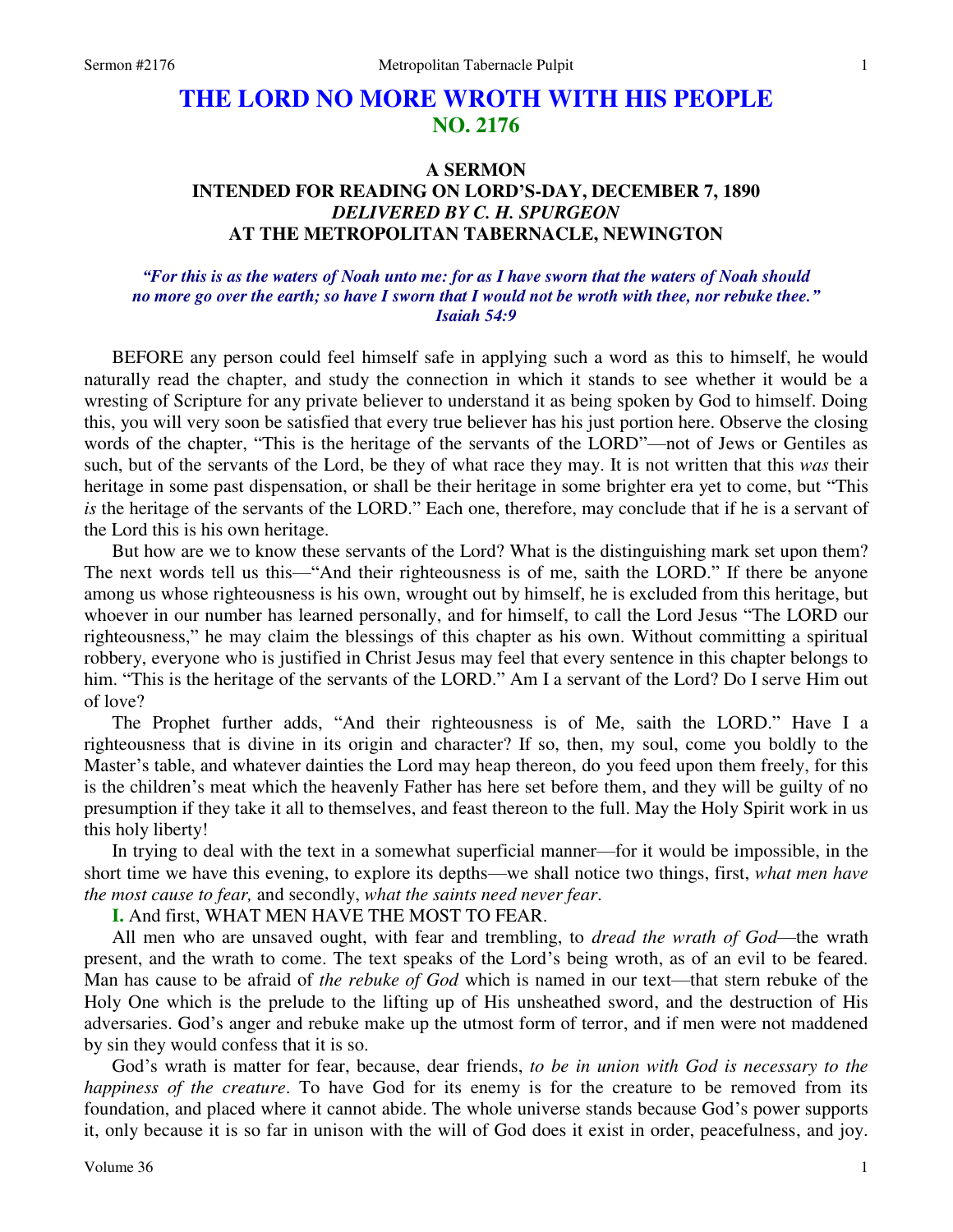Take God away from the world, and the world would become dark, dead, drear, desolate, nay, I correct myself, there would be no world. This great sun, the moon and stars would all subside into their native nothing, even as a moment's foam melts back into the wave that bears it, and is gone forever.

 In the same way, an intelligent being, a spiritual nature without its Creator, is lost—lost as a sheep which has strayed from the shepherd, lost to all that renders life worth having. It were better for such a creature that it had never had an existence, for the wrath of God, when it goes forth in the form of a rebuke upon a thoughtful man, is as a seven-fold plague.

 God's rebuke on any creature is a withering thing, but on an intelligent being it is hell. Some have felt it to a fearful degree in this life. Remember Cain, who went forth from the presence of God a marked man. Who among us would like to have known his dread, living in fear that whosoever should find him would kill him, a man accursed of the Most High, and marked among his fellow men?

 We read of Pashur, in the days of Jeremiah, who had the rebuke of God dwelling upon him, so that he became a terror to himself. Remember the words of the Lord in the book of Deuteronomy, where the Lord threatens His erring people, "And among these nations shalt thou find no ease, neither shall the sole of thy feet have rest: but the LORD shall give thee there a trembling heart, and failing of eyes, and sorrow of mind: and thy life shall hang in doubt before thee; and thou shalt fear day and night, and shalt have no assurance of thy life." What a rebuke is this! The voice of God had gone forth against him, and his soul trembled.

 Think of that proud mortal who heard God's voice of rebuke in the midst of his revelry and mirth that God-defying monarch, Belshazzar, whose knees knocked together, and the joints of his loins were loosed, because he had seen the handwriting of God upon the wall. The rebuke of God burns up a man's spirit, turns his moisture into the drought of summer, and withers him like a flower broken off at the stalk, or like the hay that has fallen in the sun beneath the scythe! Oh, if such a calamity should ever come upon us, we shall have reason indeed to say, "Who knoweth the power of thine anger? even according to thy fear, so is thy wrath"!

 This wrath of God is to be feared, my brethren, all the more *because there is no escaping from it*. A man who is under the wrath of a monarch can escape to another kingdom, a man who has incurred the anger of the most mighty enemy can find, somewhere in this great world, a nook wherein he can conceal himself from his relentless pursuer. But he that has exposed himself to the wrath of God cannot save himself from the Almighty hand.

 Though you hide yourself on the top of Carmel, yet there the Omniscient eye shall see you, and though you fly to the clefts of the rock, like the eagle, yet God will find you out. There is no escaping from His presence. Even though the beams of the morning sun should lend us wings, He would arrive before His fugitive. There is no place, even should we dive beneath hell's profoundest wave, where He could not reach us.

 It was said, in the days of the Caesars, that the whole world was but one great prison for those who were the enemies of the emperor. It is so. Earth, itself, and heaven, and hell are but one vast dungeon for the man who is the object of the wrath of God, and against whom the sentence of doom has gone forth from the eternal lip. A rebuke that withers! A rebuke from which there is no escape! Well may sinners who deserve it admire the long-suffering which invites to mercy, and tremble lest the word of wrath should take its place, and pursue them to the death.

 There is this also to be dreaded in the wrath of God, that, as there is no escape from it, so *there is no cure for it*. Nothing can possibly give a man ease or safety when the rebuke of God has gone forth against him. He may be surrounded with temporal comforts, but his riches will only mock his inner poverty. Friends may utter words of cheer, but miserable comforters shall they all be.

> *"When HE shuts up in long despair, Who can remove the iron bar?"*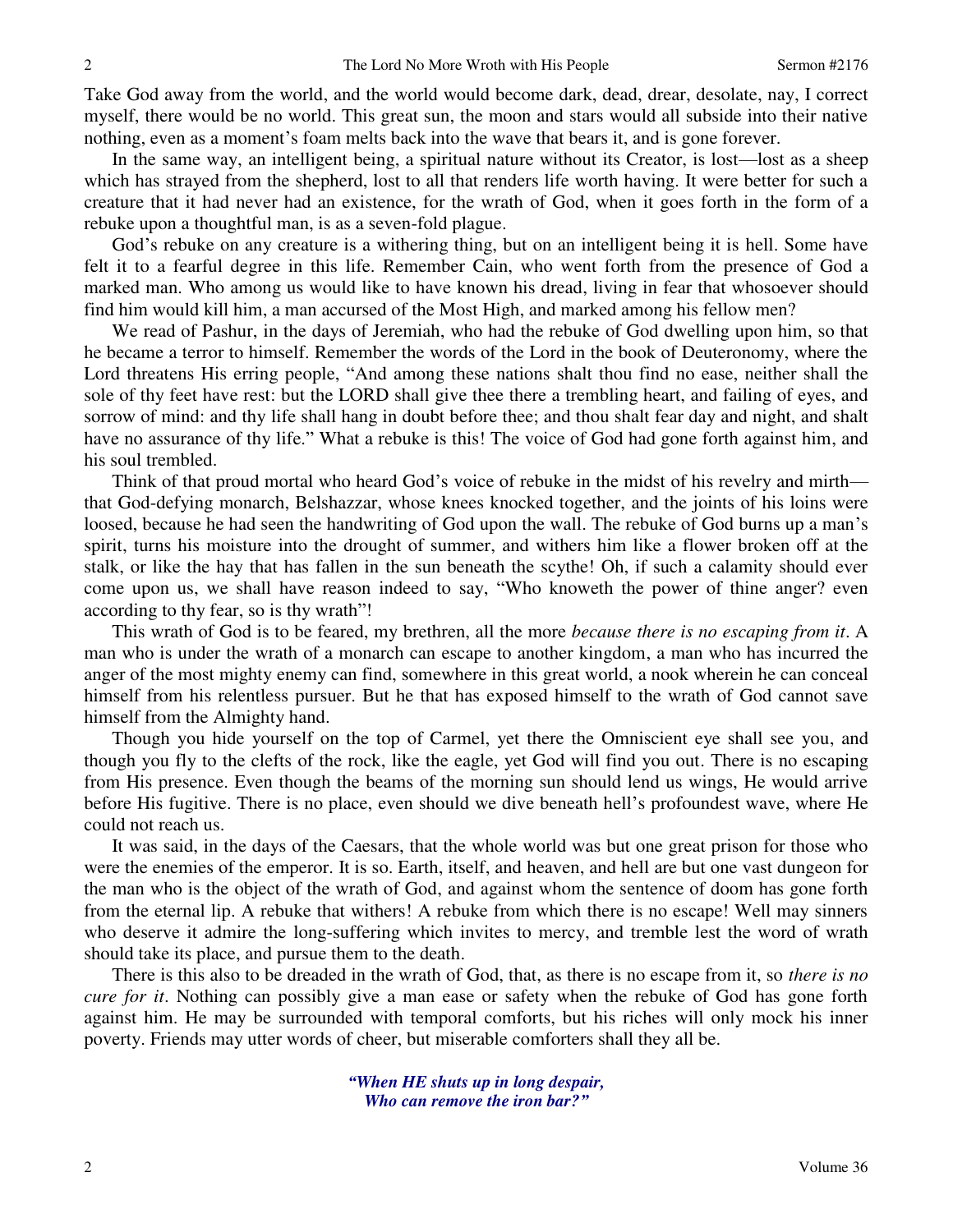If God speaks the word in wrath, none can reverse the sentence. He shutteth and no man openeth.

 Instead of the mercies of this life becoming any comfort to him, when a man has the wrath of God resting upon him, it is written, "I will curse all your blessings." Oh, terrible words! when the curse follows a man in his basket and in his store, in the fruit of his body, and in the object of his life, follows him to his bed, to his board, to his work, and to his rest! O wretched being! It were better for him that a millstone were hung about his neck, and he were cast into the sea.

 Blessed God! we thank You that You have not yet so spoken against us, but have left us yet on praying ground, and pleading terms with You, and sent us once again the voice of inviting mercy, saying, "Turn ye, turn ye, why will ye die, O house of Israel?" Had Your rebuke gone forth against us, we had been utterly consumed with terrors.

 Worse still, my brethren, the rebuke of God, if we live and die impenitent, *is one against which we cannot harden ourselves*. We cannot gather strength to endure when God strikes at the heart and dries up the spirit. There are some pains of the body which, at first, are so tormenting, that patience, while suffering from them, seems impossible, but after a certain season the nerve grows dull, or at any rate, use blunts the edge of pain, or the faintness of the flesh comes to the assistance of the sufferer.

 But it is not so with the wrath of God. No shield can ward off the arrows of Almighty justice. The Lord knows how to smite a man, not merely in hand, or foot, or head, but in the heart. The arrows of God stick fast in the man's inner self, they wound his spirit, and "a wounded spirit who can bear?" Some of those who have been the most impudent braggarts against God, have whined like cowards, and cried out—or as the prophet puts it, "howled upon their beds"—when He has but touched them with His finger. They cursed God until it came to dying, and then they changed their tune to one of craven fear.

 How often have atheists turned into trembling confessors when eternity has been in view! They could say once, "Who is the LORD that we should serve him?" But, when they saw death approaching, and sin pursued their soul with furies, they cried and entreated the Lord that He would have mercy. He knows, O you stout-hearted ones, He knows how to find out the joints in what you think to be your invulnerable harness!

 He can pierce you so that you can no longer stand up against Him. He can break the point of your spear, and turn the edge of your sword, and then you will lie at the mercy of the God whom your sins have provoked. Beware how you dash yourselves upon the bosses of His buckler, for you will only slay yourselves. In vain do you boast yourselves, for by strength shall no man prevail.

 Oh, the wrath to come! The lapse of years shall never help a man to harden himself against the punishment of sin, which will forever be "the wrath to come." Hell shall be as intolerable when it has been borne a thousand years as it was when first the soul was cast therein. Throughout eternity there will be no relief to condemned spirits from the burden of their sinfulness, for as they will cling to sin, so will sin cling to them. No drop of consolation will fall into the cup of eternal woe, but the impenitent shall drink forever of the wine of the wrath of God.

 Here remember, my brethren, the tremendous and overwhelming fact, *that the wrath of God does not end with death*. This is a truth which the preacher cannot mention without trembling, nor without wondering that he does not tremble more. The eternity of punishment is a thought which crushes the heart. You have buried the man, but you have not buried his sins. His sins live, and are immortal, they have gone before him to judgment, or they will follow after him to bear their witness as to the evil of his heart and the rebellion of his life.

 The Lord God is slow to anger, but when He is once aroused to it, as He will be against those who finally reject His Son, He will put forth all His omnipotence to crush His enemies. "Consider this," says He, "ye that forget God, lest I tear you in pieces, and there be none to deliver." It will be no trifle to fall into the hands of the living God. He will by no means clear the guilty. Forever must His anger burn. We have nothing in Scripture to warrant the hope that God's wrath against evil doers will ever come to an end.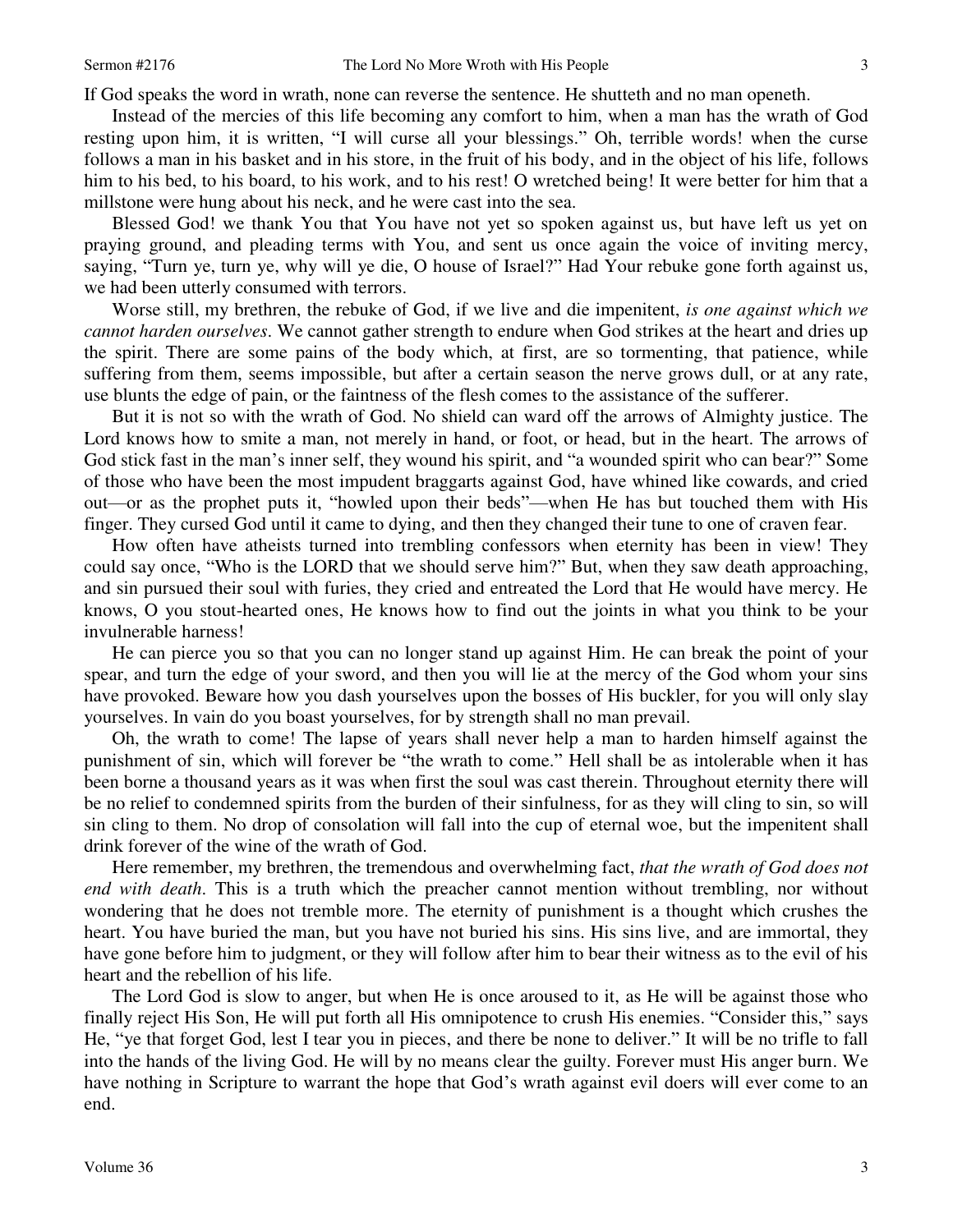Oh, the wrath to come! The wrath to come! The wrath which after ages and ages will still be to come, and still to come, and still to come! Well might that mighty pleader, Whitefield, when he preached, lift up his hands, and with streaming eyes and breaking heart cry to the crowds—"Oh, the wrath to come, the wrath to come!"

 This, then, is what men have most to dread. Did you ever dread it? He that never dreaded it, nor felt in his spirit a trembling and a fear concerning it—alas for him, he has the strongest cause for alarm! Well do I remember when this awful truth rolled over my spirit like the huge car of Juggernaut. I then thought myself to be utterly crushed and lost, and in a hopeless state, and truly, so I should have been but for amazing grace.

 Happy was it for me that I did see myself to be obnoxious to the divine anger, for I had never laid my sins upon Christ, if I could have carried them myself, I had never leaned upon His strength if I had been strong enough to stand by my own power. If it had not been a hopeless, helpless case with me, I had never closed in with the Lord Jesus and made Him to be all my hope and help. When the wrath of God, burning in my spirit, had consumed every other hope, oh, then it was sweet to come to Christ, and find in Him all consolation and salvation!

**II.** Enough upon this point. The delightful theme I wish to enlarge upon is this, WHAT THE SAINTS NEED NEVER FEAR.

 Dreadful as it is, and more than sufficient to overwhelm the spirit with dismay, a fear of the wrath of God need never disturb the believer's heart.

 Let us read, "For this is as the waters of Noah unto me: for as I have sworn that the waters of Noah should no more go over the earth; so have I sworn that I would not be wroth with thee, nor rebuke thee." God has sworn that He will never be wroth with His people. He does not say that He will never be so angry with their sins as to chasten them sharply, for anger with our sins is love to us. He does not say that He will not be so angry as to punish us, although there would be great mercy even in that, but He goes much further, and says that He will never be so wroth with His people as even to rebuke them, He will not let His wrath rise so high as to draw an angry word from Him.

"What!" say you, "then doth not God rebuke His people?" Ah, verily, that He does, and chastens them too! but those rebukes and those chastisements are in love, and not in wrath. The text before us is to be read thus, "I will not be wroth with thee so as to rebuke thee in indignation." There shall never be so much as a word of wrath from the lips of God, touching any one of His servants whose righteousness is of Him. So does He love those who are in Christ Jesus, so completely has He absolved them, that not in anger will He speak so much as one word against them.

 Now, this, to make us sure of it, is first of all *confirmed by an oath,* "So have I sworn that I would not be wroth with thee, nor rebuke thee." We ought to believe God's bare word, we are bound to accept His promise as certainty itself, but who will dare to doubt the *oath* of the Eternal? You cannot accuse a man of anything more horrible than perjury, can you be so profane as to lay this at the door of God? To suspect Him of having sworn dishonestly, or dream that He can make a breach of that covenant which He has sealed by an oath—this would be a crime against the thrice-holy Lord. Shall we tarnish the glory of God, by a suspicion that He will break His oath?

 And yet, perhaps, we are doing so. Under heavy chastisement you are saying—"The LORD is wroth with me, He has turned His heart against me." While you are feeling in your body the smart of fierce disease, or in your estate a gradual decay of your property, or in the person of that dear dead child, or in the decease of that beloved wife or husband, you are seeing the hand of God going out against you, it may be you say, "This cannot be love, the Lord must be wroth with me—so wroth with me as to be striking me with the blows of a cruel one."

 But, dear child of God, you must not think so for a moment. The Lord has sworn that He would not be wroth with you, and He cannot break His oath. Nothing but love can guide the hand of His providence. It is not possible that there is even a mixture of motives in His dealings with you. Undiluted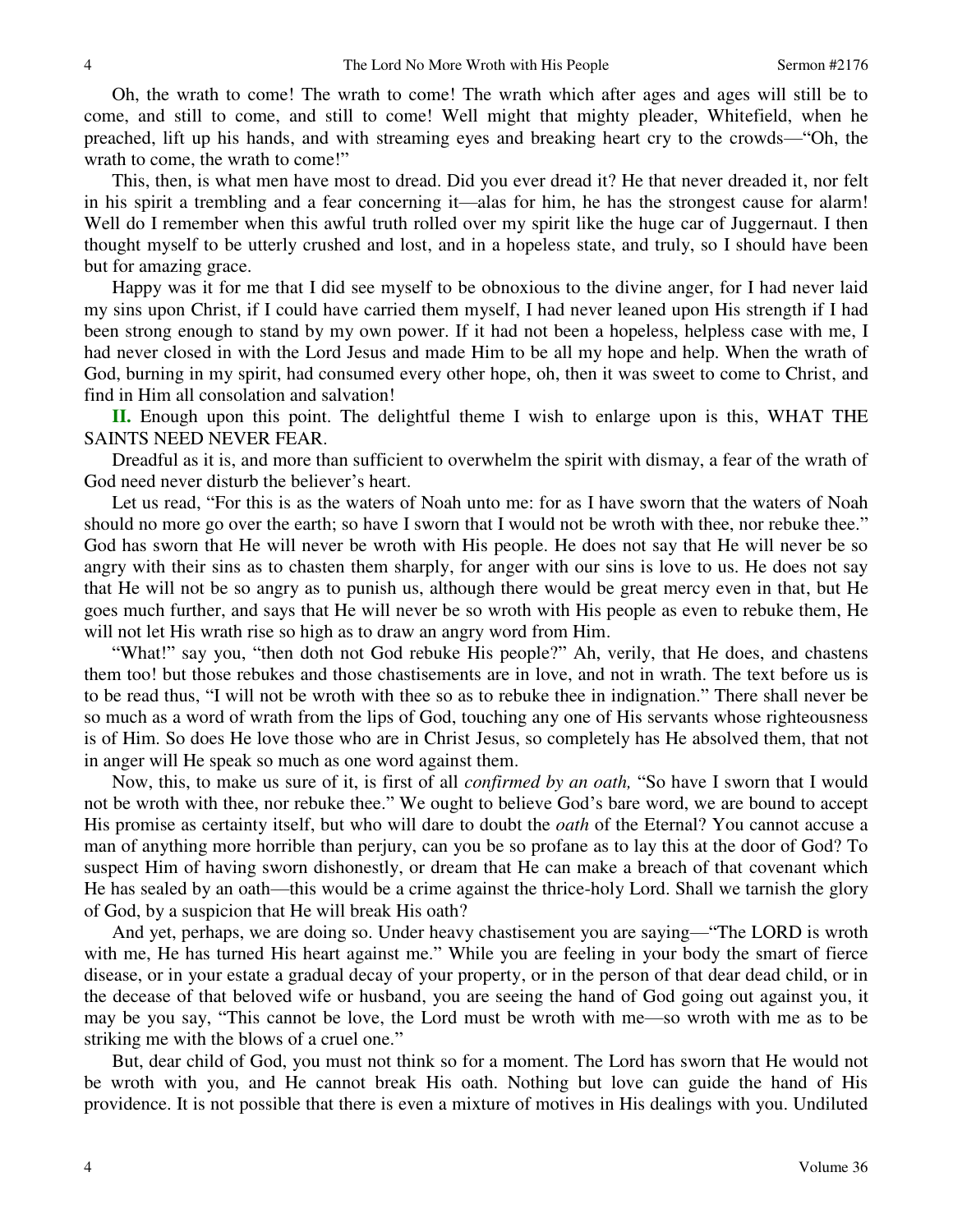affection arranges every step, and perhaps it is because of the greatness of His affection that you are called upon to suffer so grievously.

 We all acknowledge that when a father strings up his nerves at last to chastise his darling child, he then gives clearest proof of wise love, since every blow of the rod falls heavier on the father's heart than ever it can on the child's flesh. It is true love which whips the erring heir of glory from his sin. To fondle and spoil a rebel were folly, and cruelty would show that the father had not love enough to his child to study his best interests, but we see the triumph of love when a wise parent, out of supreme affection, grieves himself by chastening his child.

 Your heavenly Father does not afflict willingly, but He has a loving reason for every stripe. In all your affliction He is afflicted, and He brings Himself to afflict you—if I may use such a term—as you bring yourself to the chastening of your child. Love seems to behave itself strangely when it wields the rod and bruises its darling, but indeed it is then most truly love. I charge you, as you love your God, and would not dare to accuse Him of falsehood, do not believe for an instant that He is wroth with you, or will rebuke you in anger. The rebuke He sends is a rebuke of undiluted love. Not a grain of divine anger is to be found in a mountain of divine affliction. JEHOVAH swears there is not, can you do other than believe Him?

 As if still further to illustrate the certainty of this, *He is pleased to draw a parallel between His present covenant oath and that which He made in the days of Noah with the second great father of the human race*. He said to Noah that the waters should no more go over the earth so as to destroy all flesh from off it, and He gave him the rainbow as a sign that this should never be. Observe that *the covenant made with Noah was a covenant of pure grace,* for Noah found grace in the sight of the Lord. The Lord will deal with us also according to His grace. God destroyed the earth because it was corrupt, and assuredly it is corrupt again.

 Many times since Noah's day the earth has been polluted with crying sins that might well have provoked God to turn the torrents upon our race. Those were horrible days when all men did as seemed good in their own eyes in the days of the Judges! You cannot read the histories of the kings of Israel without feeling sick at heart. The other nations were no better than the Jews, and probably were much worse, yet the chosen people were as vile as vile could be. What horrible days were those of the Roman emperors, when those who governed the world were monsters in iniquity, and all lands reeked with vice!

 What cloudy days were those of the Middle Ages, when to be a genuine Christian was to be hunted to death, when every kind of superstition and villainy had sway! The Lord might well have drowned the world in any one of those times quite as justly as He did in the days of Noah. It was of His grace, then, that although He foresaw that the world would still be corrupt, and that every imagination of man's heart would still be evil, He yet said that He would not destroy the earth, but that His long-suffering should patiently wait till the end should be.

 Now, beloved, this covenant of pure grace is paralleled by the covenant we have been speaking of in your case. He has said, "I have sworn that I will not be wroth with thee, nor rebuke thee." "Ah!" you say, "but my sins, my many imperfections, my shortcomings, my glaring failures, my frequent backslidings, my coldness of heart, my laxity in prayer, the mistakes into which I fall through carelessness, my unbelief, my thousand sins—surely He will be wroth with me on account of these?" But have I not shown you that He might a thousand times have been wroth with the world so as to destroy it with water, but because of His covenant He was not so?

 The covenant was not made on account of what men would be, for the Lord foresaw that they would be evil continually, but He made a covenant because His mercy is great and His tenderness is infinite. He has made the same covenant with you, and your sins shall not disannul it.

 Sinner as you are, it is written, "If any man sin, we have an advocate with the Father, Jesus Christ the righteous." Defiled as you are, yet you fly to the fountain and are washed, and the Lord is not wroth with you, neither does He rebuke you. As He made a covenant of pure grace not to destroy the world with water, so He has made a covenant of pure grace with you not to be wroth with you, and until the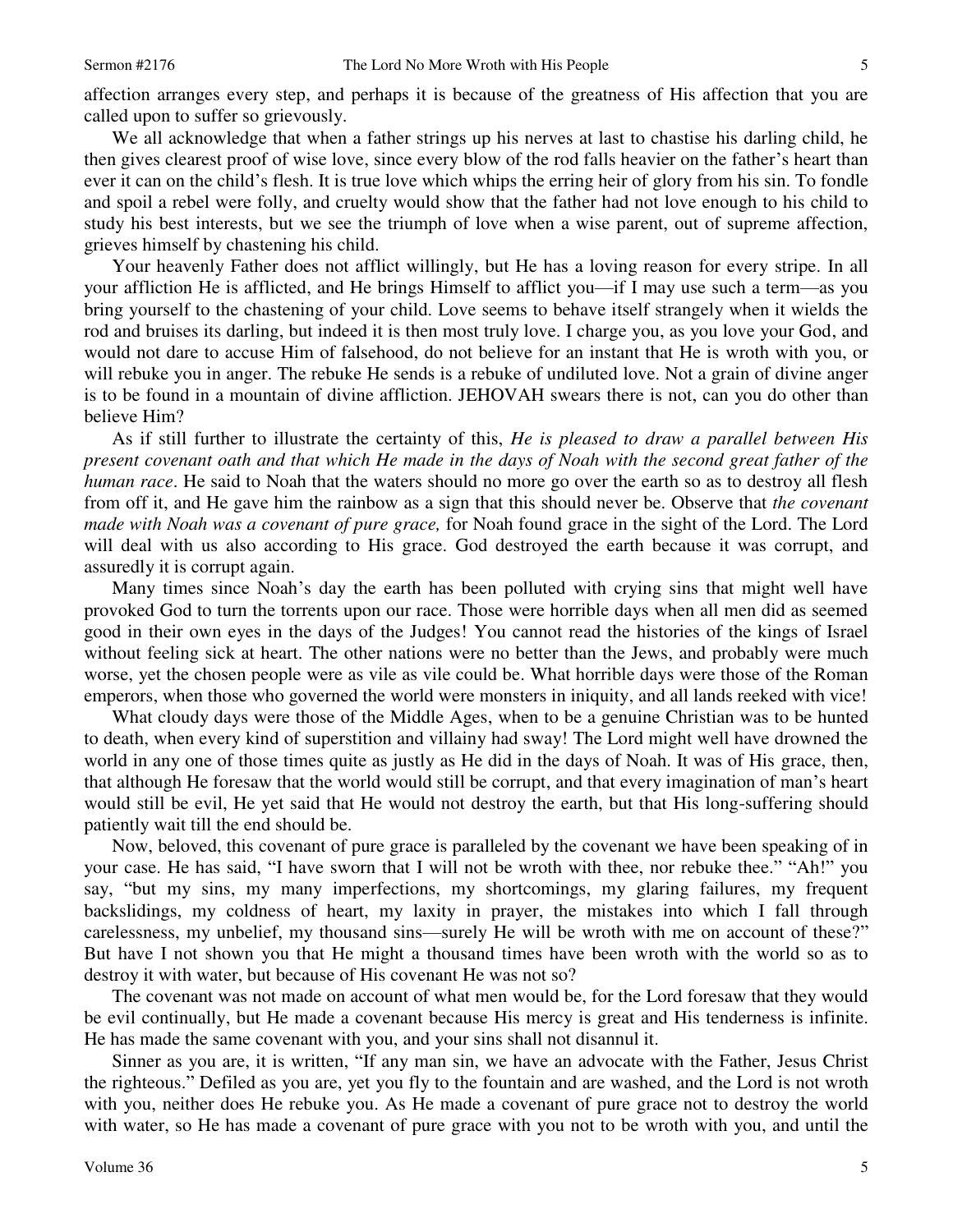one fails the other will not. Oh, rejoice that God has put your freedom from wrath upon so sure a footing!

 But *that first covenant with Noah was made after a sacrific*e. Noah offered a sacrifice of clean beasts unto God, and it is said that the Lord smelled a sweet savor, or a savor of rest, and shortly after that it was that He made the covenant not to destroy the earth. So, you see, the flood is kept away from us through a covenant of sacrifice. Now, beloved, the same reason works with God that He will not be wroth with you, nor rebuke you. There is a sacrifice in which God always smells a sweet savor of rest, and therefore you are secure. Ah! it is not you that are acceptable to Him in yourselves, oh, no! but you are "accepted in the Beloved." Oh, that precious sentence—"Accepted in the Beloved"!

We have no personal sweetness, but because of the savor of our Lord's good ointments, therefore are His members fragrant unto God. Christ is as precious incense unto God at all times, and this is the reason of our salvation. You recollect how the Israelites were preserved in Egypt on the night of the Passover. It was not said to them, "When *you* look at the blood I will pass over you," or "When *I* look at *you* I will pass over you," but God said, *"When I see the blood, I will pass over you."* God's eye was fixed on the blood on the lintel, and He saw in that the type of the precious blood of Jesus, and therefore He passed over His people.

 And so the Lord's eye is fixed on Jesus and His precious sacrifice, and God is, for His sake, well pleased with us, and utters no condemning word. When your sins rise in your conscience, and you repent most bitterly of them, and are downcast in your spirit concerning them, yet still, let not your sense of sin cause you to question this solemn declaration, sworn to by God's own mouth—"I will not be wroth with thee, nor rebuke thee." Be sure of God's favor, for you see the reason of it, He does not look at you as you are in yourself, but as you are in Christ. He answers that sweet prayer we sometimes sing—

#### *"Him, and then the sinner see, Look through Jesu's wounds on me."*

 As He is not angry with the earth so as to drown it, so, because of the sacrifice, He will not be wroth with us so as to rebuke us in anger.

 Remark again, *that covenant which God made with Noah was openly propounded in the ears of the whole race*. Noah and his sons heard it, and we have all heard it. God has openly said, "I will no more cause the water to cover the face of the earth." Now, when a man makes a promise, if it is in private he is bound by it, and his honor is engaged thereto, but when his solemn promise becomes public, he stakes his character among men upon the fulfillment of his word. We are accustomed to say—"If he didn't mean to do it, why did he make it so public? Why did he say it in this place and in that place?"

 Now, since the Lord has made public this gracious word—"I will not be wroth with thee, nor rebuke thee," does He not intend to do as He has said? Would He write it thus, as it were, athwart the sky, if He did not mean to keep it? Has He spoken in secret, and disannulled this which He spoke in public?

 His answer is—"I have not spoken in secret, in a dark place of the earth: I said not unto the seed of Jacob, Seek ye me in vain." His promises are yea and amen in Christ Jesus. Not the dot of an i, nor the cross of a t shall ever fail. None of His words shall fall to the ground. Christ has not come to put any one of God's words away, but that they all may be established, and, my brethren, heaven and earth shall pass away, but not one jot or tittle of the promises of our God shall fail.

 Let it be remembered, also, concerning the parallel between the one promise and the other, that *God never has broken the covenant which He made with Noah*. There have been partial floods, which have carried off the inhabitants of a valley, but the race of man has never been swept away with water since the days of Noah and the ark, and I do not think there is any man here who suspects that they will be. When the showers begin to fall, it is always delightful to mark that radiant bow set there in the sky, that God may look upon it, and remember His covenant, and that we may look upon it, and remember that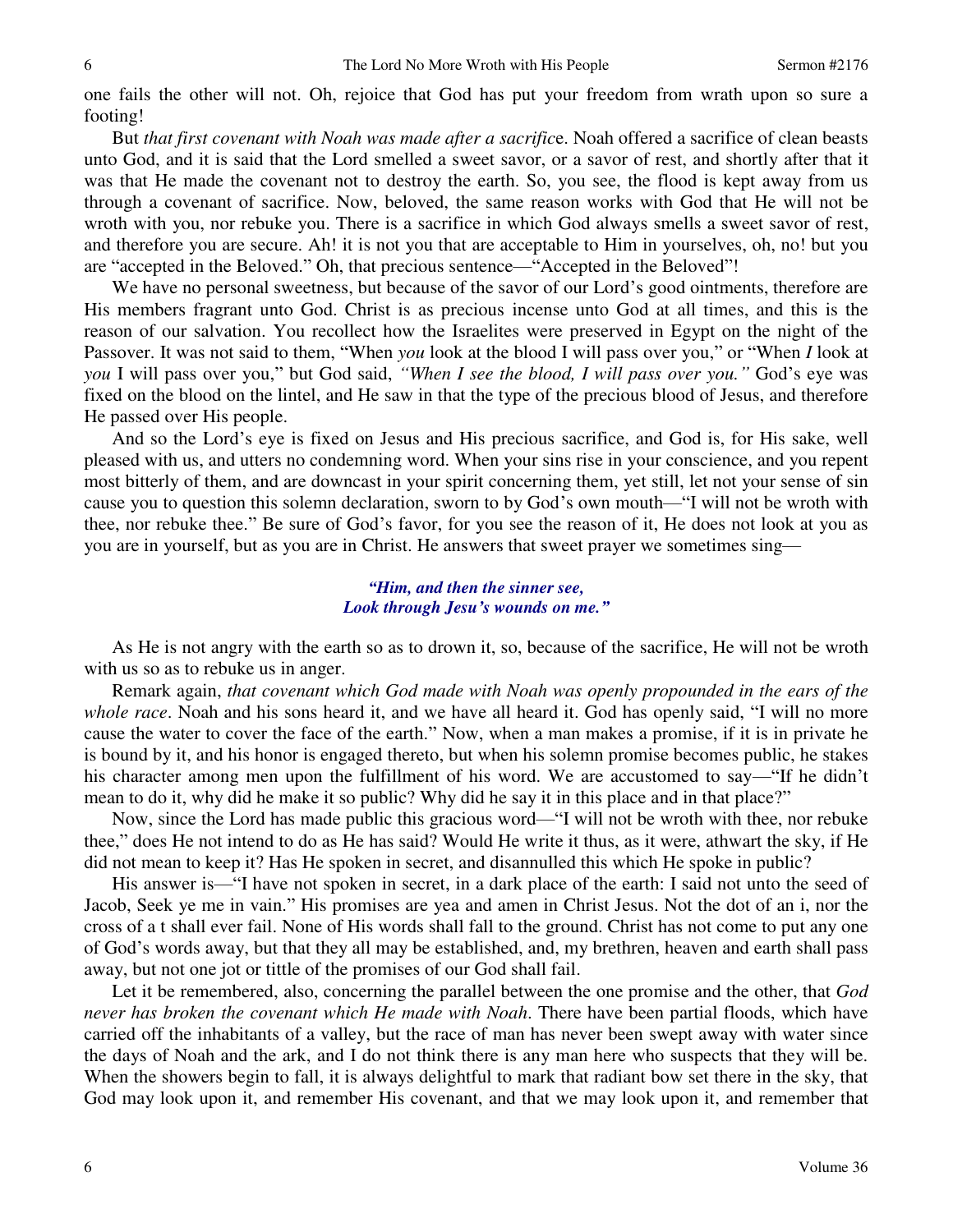covenant too. How gloriously is it painted on the darkness of the cloud! How plainly it says to us, "Fear not!"

 Now, beloved, if the Lord be so faithful to one covenant, why should we imagine, even in our worse moments, that He will be unfaithful to His other word which He has spoken concerning our souls? Dear heart, He that is true in one will be true in another! When you have trusted a person, and found him scrupulously upright in one instance, it would be a shame to mistrust him in another till you have a cause.

 You have never had any cause to doubt your God. Has He forgotten His oath? Has He pulled up the sluices of the great deep, and bidden the secret fountains leap up from their ancient lair? Has He unstopped the bottles of heaven by the month together, and bade them pour out floods which should cover the tops of the hills, and drown the whole race of Adam? You are living witnesses that it is not so.

 Well, then, be this a proof to you of the truthfulness of the Lord our God. Doubt not His love to you until He shall have broken the covenant that He made with Noah, since He says, "This is as the waters of Noah unto me: for as I have sworn that the waters of Noah should no more go over the earth; so have I sworn that I would not be wroth with thee, nor rebuke thee." If you can, any of you, fully drink in the Lord's meaning, you do not need any more words of mine, the Lord's words are more than enough.

 Drink in the divine truth, and let it saturate your inmost spirit. God says, "I will not be wroth with thee, nor rebuke thee," by which He intends to say, "Whatever I do to thee, it shall not be in wrath, wherever I cast thee—into the wilderness, into the furnace, into the grave—there shall be no wrath in my act, no, not to the extent of a rebuke. All that I do to thee shall be love, love, love, nothing but love from first to last." Surely this word is marrow and fatness! What more could the Lord say to us? What more could we desire? God grant that the wines on the lees well refined stored up in this text may make a feast for all believers!

 Now, I want to say to you, dear friends, that if this be the case, that God will not be wroth with us, nor rebuke us, then *the greatest fear that can ever fall upon us is gone, and it is time that all our lesser fears were gone with it.* For instance, there is *the fear of man*. This man says that, and that man says the other, and some people attach a wonderful deal of importance to what other people say, and so they are carried away with the fear of man's opinion. Why can they not catch the spirit of that brave nobleman who had carved over his castle gates the words, "They say. What do they say? Let them say."

 We do not always attain to such independence of mind, but we ought to do so. Ordinarily we tremble because of man, though he is but grass, and withers like the flower of the field. But when we clearly understand that God is not wroth with us, we feel raised above the rage of mortals.

 Now, Herod, mock at your pleasure! Now, Pilate, ask your sarcastic questions! Now, scribes and Pharisees, meet in your councils! The Lord is not wroth with us, and what do we care for you? Let the earth be removed, let the mountains be carried into the midst of the sea, let the waters thereof roar and be troubled, since God is not wroth with us, and does not rebuke us, we can stand like solid rocks in the midst of the hurly-burly of the storm, and laugh to scorn the turmoil. Towards the anger of men we turn the armor of believing endurance now that the Lord's anger is turned away from us once and for all.

 So, too, *we need not fear the devil*. He is the most cunning of our adversaries, and being exceeding wroth with us, he goes about to deceive and to devour, but brethren, if God will never be wroth with us, the teeth of the old dragon are broken. His only hope is that God will be wroth with us, and for this purpose he leads us, if he can, into sin, but if he cannot effect his design, to what purpose are all his arts?

 O fool of fools, Prince of Darkness! A mass of cunning and folly art thou! O thou fiend of hell!—the very children in Zion laugh you to scorn, and shake their heads at you, for they shall tread you beneath their feet shortly, and gloriously shall they triumph over all your power. If God will not be wroth with me, nor rebuke me, why should I fear, though all hell's legions should march against me?

 Dear brethren, if God will never be wroth with us, nor rebuke us, we need not fear any of *the chastisements which He may lay upon us*. There is a vast difference between a blow that is given in anger and a pat that is given in love. Your children soon perceive the difference. A little one is in your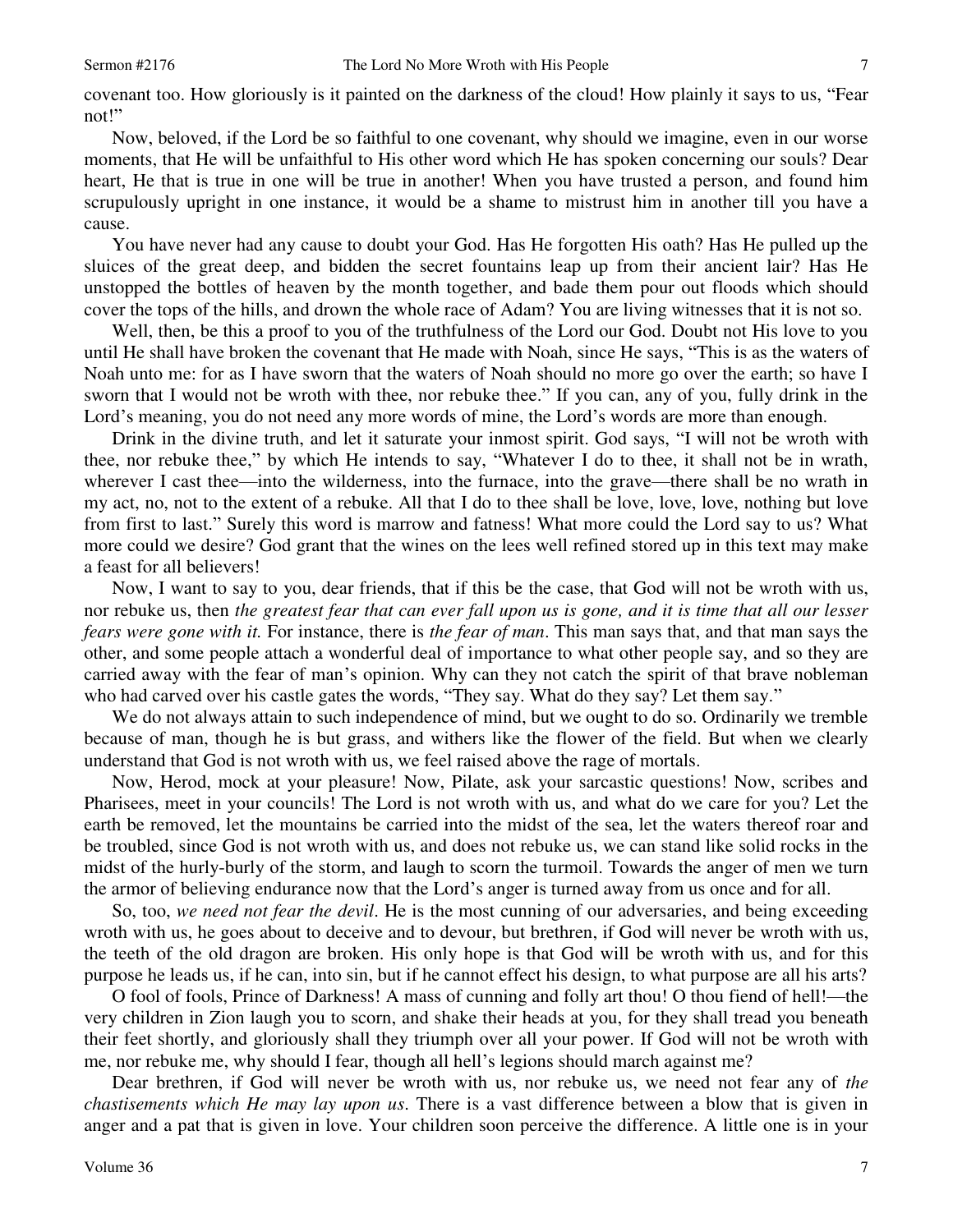arms, and if you do but pat it lightly in anger it begins to cry, but if your hand fell heavily in sport, and it saw that you only meant a love-pat, it would laugh. So we rejoice in tribulations, and glory in afflictions, because they come from the deep love of God. When we perceive that love is written on our trials, we rejoice with joy unspeakable and full of glory. "Whom the Lord loveth he chasteneth."

 I am glad the text does not say, "I will never rebuke thee, even in love." It would be an awful text, if it said that! Blessed be God, He does rebuke us! If it had been said, "I will never rebuke thee, nor chasten thee," why, what would follow? Is it not written, "If ye be without chastisement, which all are partakers, then are ye bastards, and not sons"?

 If there were no rebukes, no chastisements, it would be a sure sign that the Lord had cast the reins on our necks, and had said, "He is joined to idols; let him alone." We do not desire that the Lord should promise us freedom from trial. The true-born child of God must not escape trouble, and if he be wise, he would not if he might. Since there is no anger in affliction, let the Lord chastise His servants even as seems good in His sight, all our souls shall say is this, "Rebuke us not in anger, and then, Your will be done!" The sorrows of this mortal life lose all their sharpness when we believe that the Lord will not be wroth with us, nor rebuke us.

 My brethren, how *this alters the look of death*. If death is a punishment to a believer, then death wears gloomy colors, but if it be not so, if death itself has changed its character, so as not to be to the believer a punishment for sin, how delightful is this! The believer's punishment was fully borne by His Substitute, so that the bitterness of death is past. It is not death to die, it is only undressing. These poor garments are dusty with toil, and withal, in some cases, they are ragged with age, and therefore we may be well content to put them off. "Not for that we would be unclothed, but clothed upon with our house which is from heaven."

 Dying—why, it is only going to our bed chamber to sleep a while, and then to wake up, at the sound of the trumpet, in the likeness of our Lord. Dying—why to our souls it is the entrance into the joy of our Lord, it is passing into the ivory palaces, wherein they have made Him glad, and wherein we shall be made glad in His blessed company.

 O brethren, the smell of His garments at a distance—how overpowering it is! The myrrh, and the aloes, and the cassia, delight our souls! What will be the fragrance when we are in the Beloved's arms? What must be the glory when we stand at His right hand clothed in the gold of Ophir? What must it be to be *there?* Since, then, death is changed from a foe to a friend, and in death the Lord does not even so much as rebuke His people, it has become a gainful thing to die, a blissful thing to depart and be with Christ.

 After death shall come *the judgment,* and in that last great day of judgment the Lord will not be wroth with His people, and if the reading out of all His people's sins before an assembled world must imply a rebuke, then it shall not be done, for He will not rebuke them. In no way shall rebuke come to them.

 Besides, there are no sins to be charged on His people now, for if they are searched for they shall not be found. Christ has put their iniquities away, and cast them into the depths of the sea. "As far as the east is from the west, so far hath he removed our transgressions from us." His people shall not, even in that awful day, know anything of rebuke from JEHOVAH'S lips. Oh, the blessedness of this glorious promise, which is confirmed to us by the oath of God!

 So, then, what should we fear? What indeed? The Lord grant us to be afraid of being afraid! May the Holy Spirit give us grace to be ashamed to blush or doubt, and may we trust Him now with a firm confidence that cannot be moved!

 These four words, and I have done. If it be so, that God has sworn that He will not be wroth with us, then, first, *believe it*. The inference is clear, JEHOVAH swears—shall not His children believe? For any man to doubt me is to dishonor me, but for my child to mistrust my oath would be the unkindest cut of all. Believe without hesitation. That is one word.